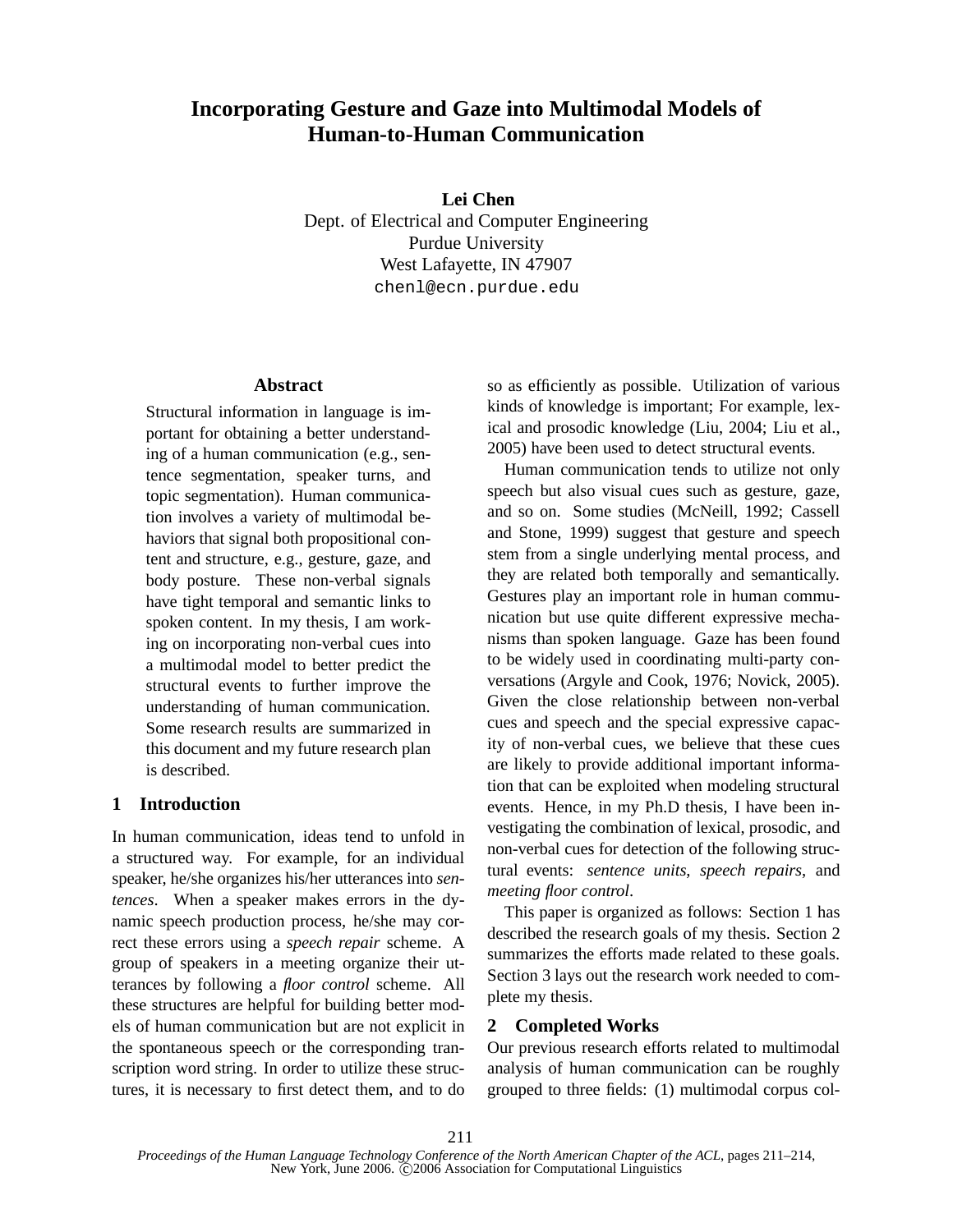

Figure 1: VACE meeting corpus production

lection, annotation, and data processing, (2) measurement studies to enrich knowledge of non-verbal cues to structural events, and (3) model construction using a data-driven approach. Utilizing nonverbal cues in human communication processing is quite new and there is no standard data or off-theshelf evaluation method. Hence, the first part of my research has focused on corpus building. Through measurement investigations, we then obtain a better understanding of the non-verbal cues associated with structural events in order to model those structural events more effectively.

### **2.1 Multimodal Corpus Collection**

Under NSF KDI award (Quek and et al., ), we collected a multimodal dialogue corpus. The corpus contains calibrated stereo video recordings, timealigned word transcriptions, prosodic analyses, and hand positions tracked by a video tracking algorithm (Quek et al., 2002). To improve the speed of producing a corpus while maintaining its quality, we have investigated factors impacting the accuracy of the forced alignment of transcriptions to audio files (Chen et al., 2004a).

Meetings, in which several participants communicate with each other, play an important role in our daily life but increase the challenges to current information processing techniques. Understanding human multimodal communicative behavior, and how witting and unwitting visual displays (e.g., gesture, head orientation, gaze) relate to spoken content is critical to the analysis of meetings. These multimodal behaviors may reveal static and dynamic social structure of the meeting participants, the flow of topics being discussed, the control of floor of the meeting, and so on. For this purpose, we have been collecting a multimodal meeting corpus under the sponsorship of ARDA VACE II (Chen et al., 2005). In a room equipped with synchronized multichannel audio,video and motion-tracking recording devices, participants (from 5 to 8 civilian, military, or mixed) engage in planning exercises, such as managing rocket launch emergency, exploring a foreign weapon component, and collaborating to select awardees for fellowships. we have collected and continued to do multichannel time synchronized audio and video recordings. Using a series of audio and video processing techniques, we obtain the word transcriptions and prosodic features, as well as head, torso and hand 3D tracking traces from visual trackers and Vicon motion capture device. Figure 1 depicts our meeting corpus collection process.

#### **2.2 Gesture Patterns during Speech Repairs**

In the dynamic speech production process, speakers may make errors or totally change the content of what is being expressed. In either of these cases, speakers need refocus or revise what they are saying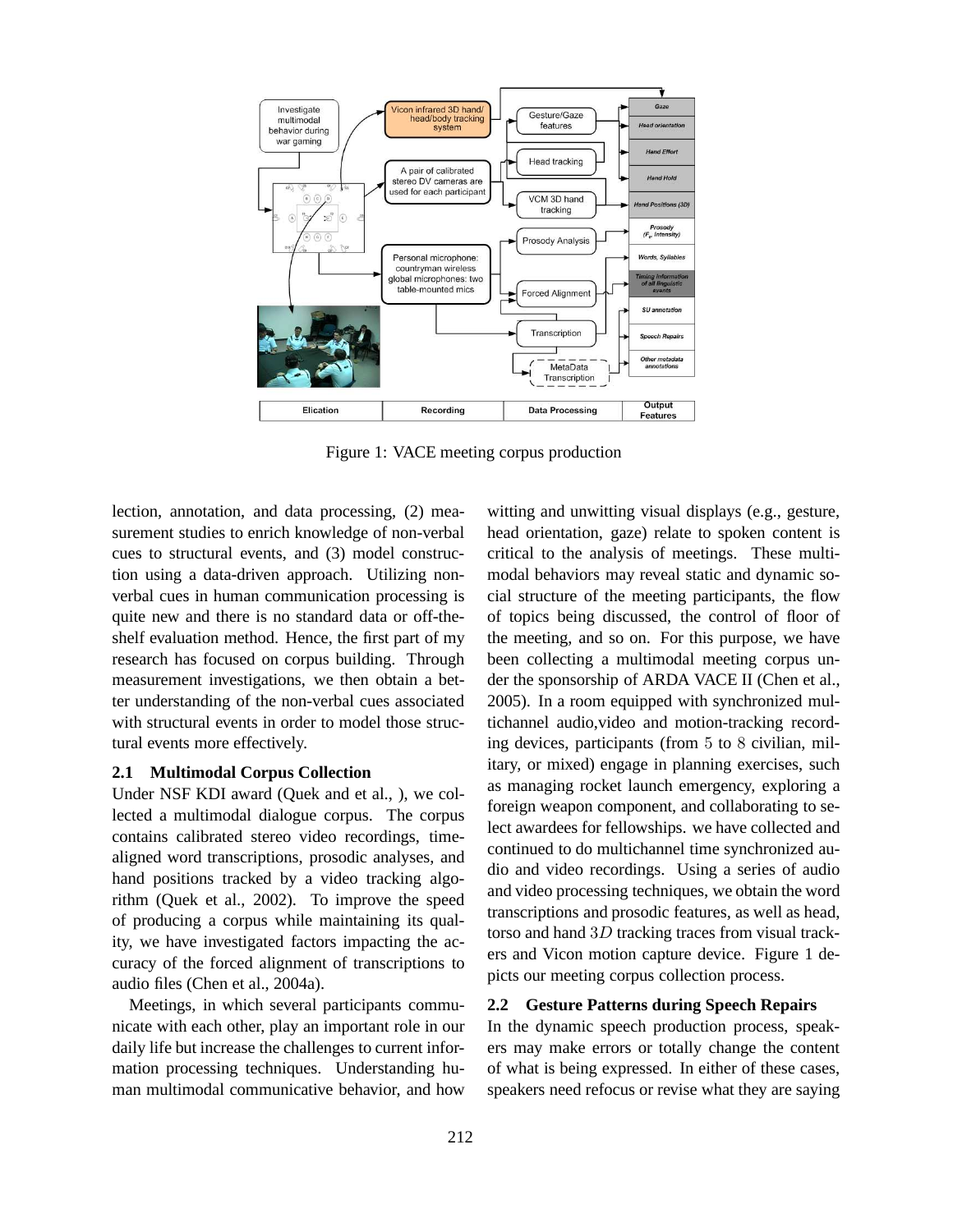and therefore speech repairs appear in overt speech. A typical speech repair contains a *reparandum*, an optional *editing phrase*, and a *correction*. Based on the relationship between the reparandum and the correction, speech repairs can be classified into three types: *repetitions*, *content replacements*, and *false starts*. Since utterance content has been modified in last two repair types, we call them content modification (**CM**) repairs. We carried out a measurement study (Chen et al., 2002) to identify patterns of gestures that co-occur with speech repairs that can be exploited by a multimodal processing system to more effectively process spontaneous speech. We observed that modification gestures (**MGs**), which exhibit a change in gesture state during speech repair, have a high correlation with content modification (**CM**) speech repairs, but rarely occur with content repetitions. This study does not only provide evidence that gesture and speech are tightly linked in production, but also provides evidence that gestures provide an important additional cue for identifying speech repairs and their types.

## **2.3 Incorporating Gesture in SU Detection**

A sentence unit (SU) is defined as the complete expression of a speaker's thought or idea. It can be either a complete sentence or a semantically complete smaller unit. We have conducted an experiment that integrates lexical, prosodic and gestural cues in order to more effectively detect *sentence unit* boundaries in conversational dialog (Chen et al., 2004b).

As can be seen in Figure 2, our multimodal model combines lexical, prosodic, and gestural knowledge sources, with each knowledge source implemented as a separate model. A hidden event language model (LM) was trained to serve as lexical model  $(P(W, E))$ . Using a direct modeling approach (Shriberg and Stolcke, 2004), prosodic features were extracted using the SRI prosodic feature extraction tool<sup>1</sup> by collaborators at ICSI and then were used to train a CART decision tree as the prosodic model  $(P(E|F))$ . Similarly to the prosodic model, we computed gesture features directly from visual tracking measurements (Quek et al., 1999; Bryll et al., 2001): 3D hand position, Hold (a state when there is no hand motion beyond some adaptive

threshold results), and Effort (analogous to the kinetic energy of hand movement). Using gestural features, we trained a CART tree to serve as the gestural model  $(P(E|G))$ . Finally, an HMM based model combination scheme was used to integrate predictions from individual models to obtain an overall SU prediction  $(\text{argmax}(E|W, F, G))$ . In our investigations, we found that gesture features complement the prosodic and lexical knowledge sources; by using all of the knowledge sources, the model is able to achieve the lowest overall detection error rate.





#### **2.4 Floor Control Investigation on Meetings**

An underlying, auto-regulatory mechanism known as "floor control", allows participants communicate with each other coherently and smoothly. A person controlling the floor bears the burden of moving the discourse along. By increasing our understanding of floor control in meetings, there is a potential to impact two active research areas: human-like conversational agent design and automatic meeting analysis. We have recently investigated floor control in multi-party meetings (Chen et al., 2006). In particular, we analyzed patterns of speech (e.g., the use of *discourse markers*) and visual cues (e.g., eye gaze exchange, pointing gesture for next speaker) that are often involved in floor control changes. From this analysis, we identified some multimodal cues that will be helpful for predicting floor control events. Discourse markers are found to occur frequently at the beginning of a floor. During floor transitions, the

<sup>&</sup>lt;sup>1</sup>A similar prosody feature extraction tool has been developed in our lab (Huang et al., 2006) using Praat.